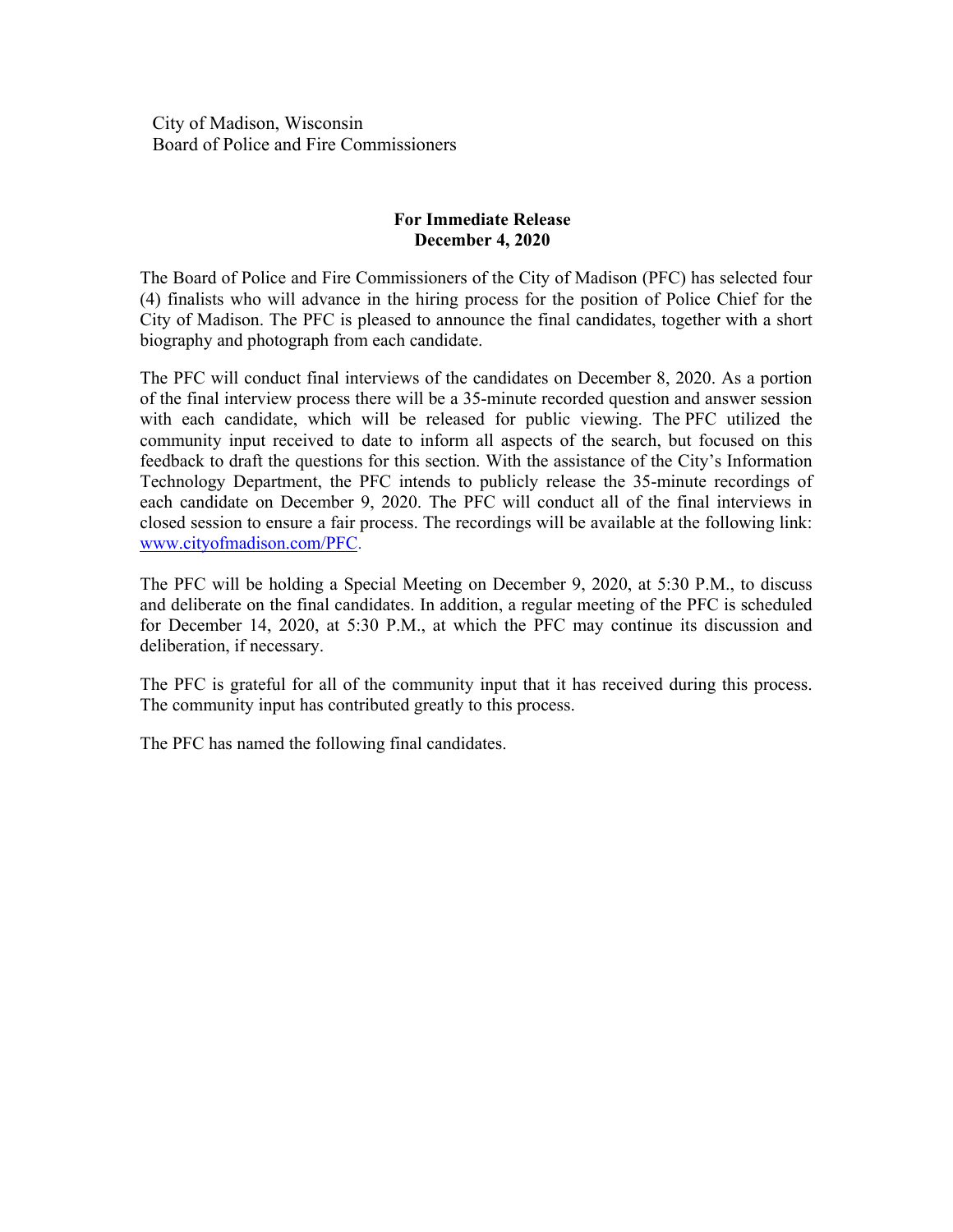**Shon F. Barnes, PhD**



Dr. Shon F. Barnes is a nationally recognized leader in crime reduction and communitypolice relations. He is currently the Director of Training and Professional Development for the Civilian Office of Police Accountability in Chicago, Illinois. Barnes was most recently the Deputy Chief of Police in Salisbury, North Carolina (2017-2020) and a Captain with the Greensboro Police Department (NC) where he began his career as a patrol officer in the fall of 2000. Barnes was honored as a National Institute of Justice LEADS Scholar for using innovative technology to reduce crime and was recently selected as a member of the National Police Foundation's Council on Policing Reforms and Race.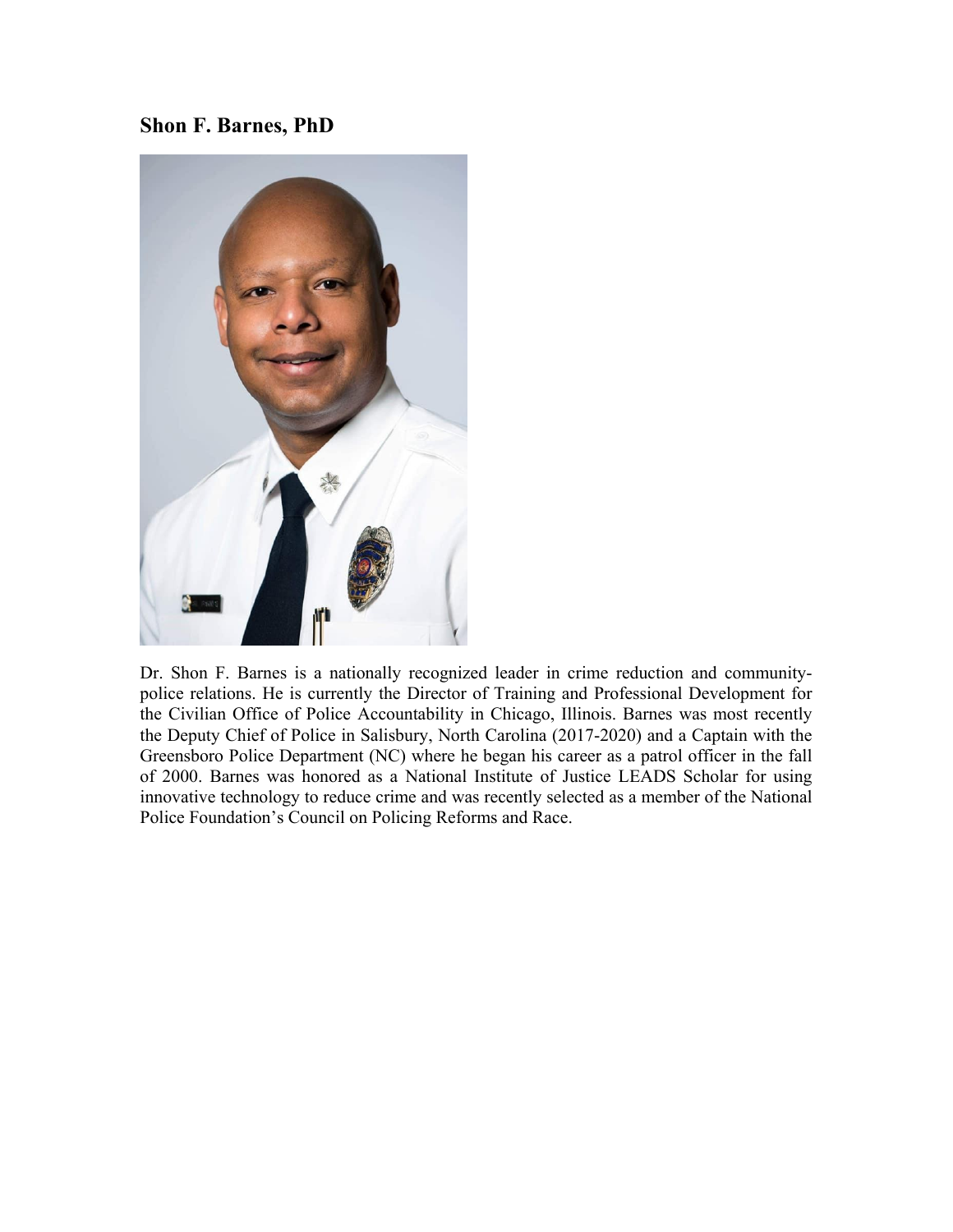## **Ramon S. Batista, Jr.**



Ramon Batista began his law enforcement career with the Tucson Police Department in 1986, working his way through the ranks in patrol, traffic division, police academy, public information, investigations, patrol captain, SWAT/Hostage commander, chief of staff, investigations bureau chief and chief of the patrol bureau. Ramon was appointed as the police chief of the Mesa, AZ police department in 2017 where he was recognized for his leadership in forging stronger bonds between the police and citizens; collaborating with community and department members in the creation of new policies and procedures. Ramon is a member of the International Association of Chiefs of Police, the Police Executive Research Forum, the Law Enforcement Immigration Task Force, the American Society of Evidence Based Policing and he is fellow at the National Police Foundation; Ramon holds a Bachelor of Science in Public Safety/Homeland Security and Master of Science degree in Leadership from Grand Canyon University. Ramon's experience led him to co-author "Do No Harm" a book on inspiring a cultural shift within law enforcement organizations where members feel informed, guided and empowered to act in alignment with community and organizational values as their foundation.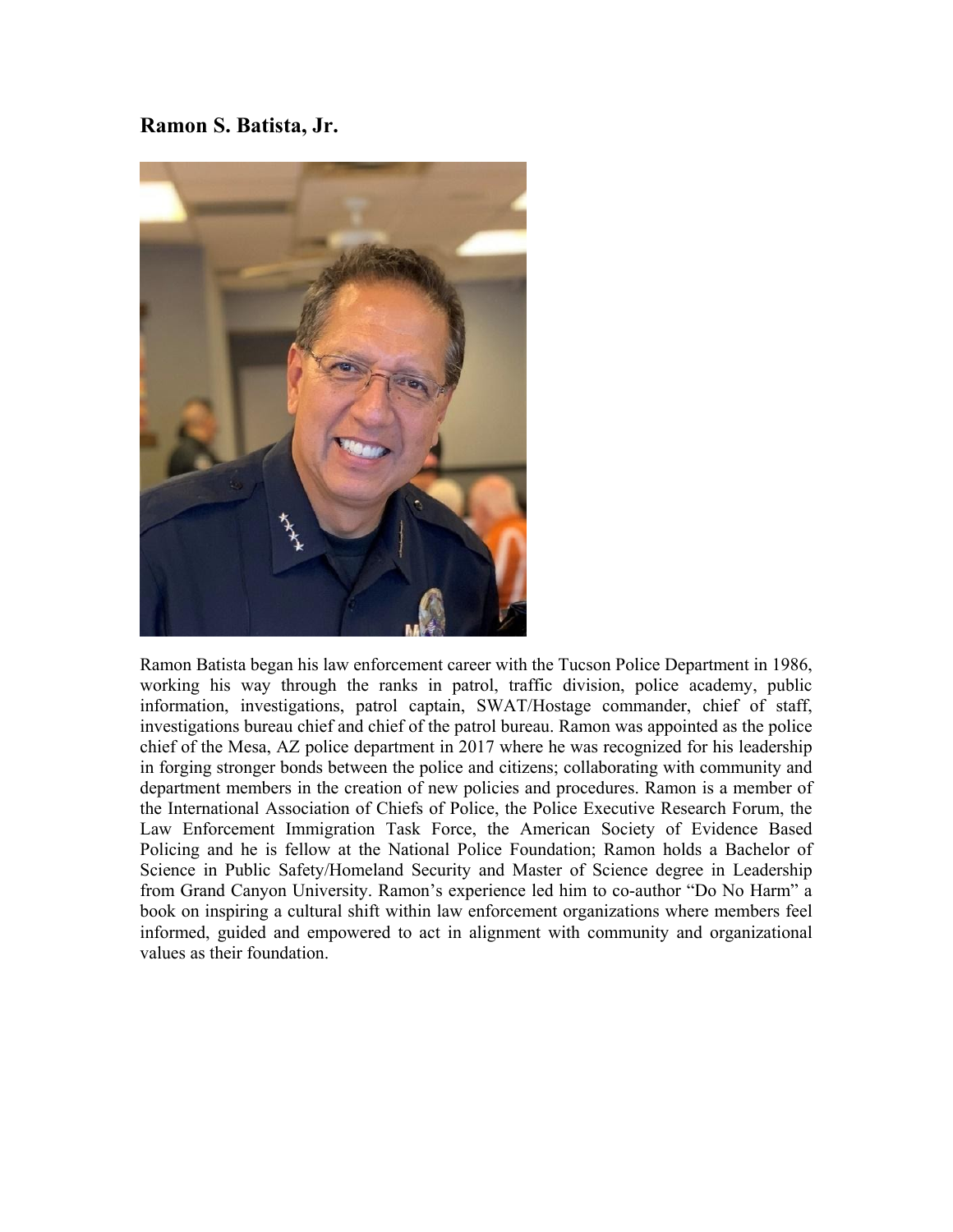## **Christopher A. Davis**



Chris Davis currently serves as the Deputy Chief for the Portland Police Bureau, and has been a member of the Bureau's executive team since 2016. Deputy Chief Davis was appointed to the Portland Police Bureau on November 19, 1998, after previously working as a police officer for the Arizona State University Police Department. He has a Bachelor's Degree from Arizona State University, is a graduate of the FBI National Academy and the Major Cities Chiefs Association's Police Executive Leadership Institute, and is nearing completion of his Master's Degree in Public Safety Leadership and Administration from ASU.